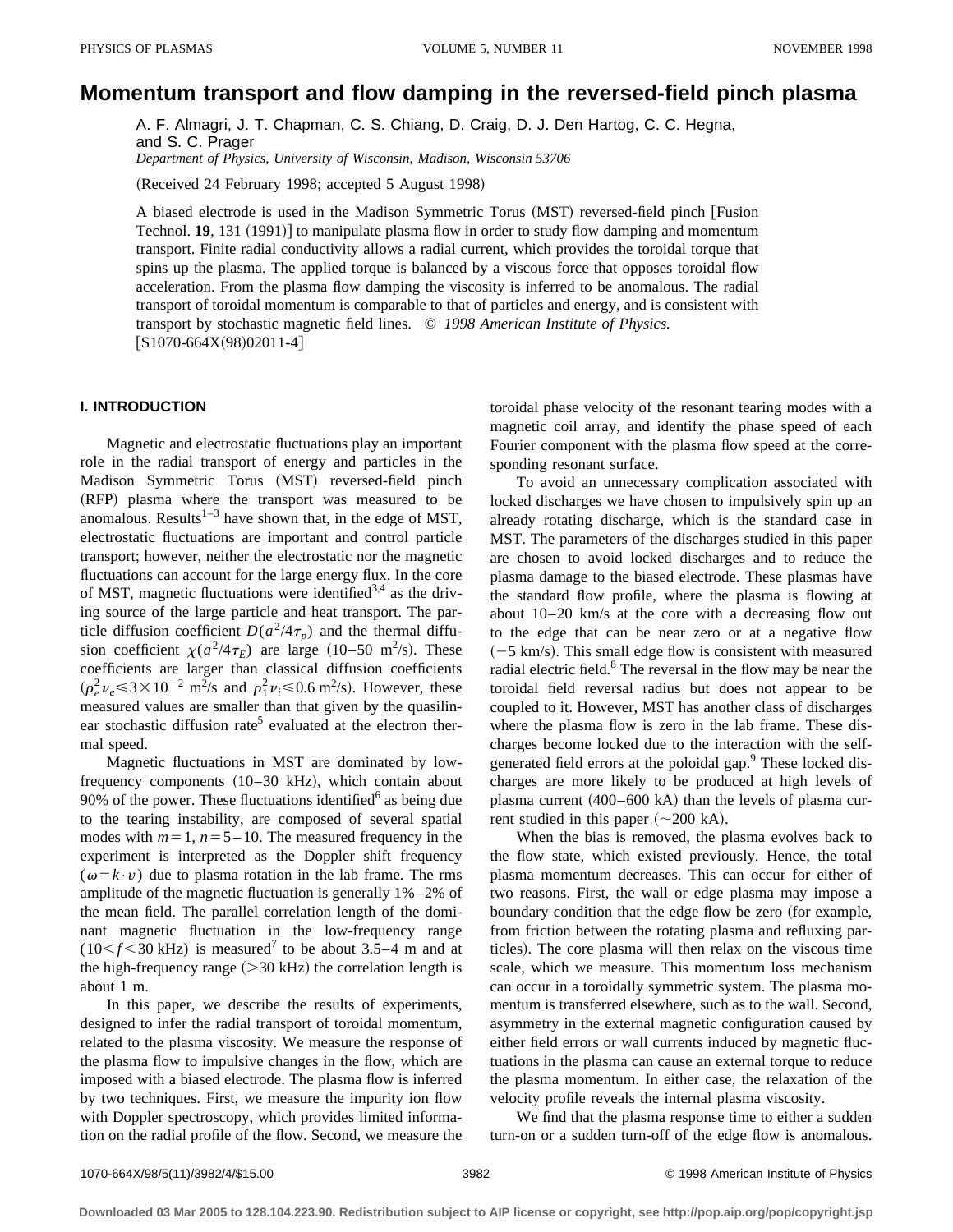Thus, the radial transport of momentum, and the plasma viscosity, exceeds the classical value by about two orders of magnitude. The momentum transport coefficient is about equal to that for energy and particle, which may be expected, since all three are driven by the same mechanism of magnetic fluctuations. However, the momentum transport coefficient is consistent with the heuristic values predicted for transport from the stochastic magnetic field.

#### **II. PROBE DESCRIPTION, DIAGNOSTICS, AND EXPERIMENTAL SETUP**

Fast changes in plasma flow are induced by a biased electrode inserted into the edge plasma. The plasma-exposed part of the active element (molybdenum) is in the form of a cylinder that is 3/4 in. in diameter and 1/8 in. thick. The rest of the probe is isolated from the plasma with a boron nitride shroud that is 12 in. long and 1 in. in diameter, which allows the insertion of the active element deep into the plasma. The probe can be biased and unbiased at preset times in the discharge with a fast turn-on and a fast turn-off. This turnon and turn-off of biasing is done within a very short time (less than 100  $\mu$ s). The probe is typically inserted to a radius  $r=37$  cm ( $r/a=0.71$ ) and biased relative to the conducting shell with a square pulse 10 ms long. We signify the plasma that is inside the probe tip  $(r/a \le 0.71)$  as the core plasma and the plasma that is outside the probe tip  $(r/a \ge 0.71)$  as the edge plasma. The probe can be biased in both polarities up to  $\pm 400$  V, which is a limit set by the power supply.

The presence of the electrode with or without bias does not affect the magnetic configuration, as measured by the reversal parameter  $F \equiv B_t(r=a)/\langle B_t \rangle$  and pinch parameter  $\theta \equiv B_{\theta}(r=a)/\langle B_{t} \rangle$ . The dynamo activity is also not affected, as indicated by the presence of the sawteeth activity. Biasing of the electrode does not effect the amplitude and spectrum of the magnetic fluctuations. The magnetic fluctuations and the dynamo mechanism are very robust features of the RFP. However, with a negatively biased electrode we do observe reduction in the electrostatic fluctuations and the associated improvements in the plasma particle confinement, $\delta$  which is very similar to tokamak results. Also similar to tokamak results, the positive bias of the electrode does not produce a strong enhancement in the particle confinement. With this impulsive biasing technique, we can successfully manipulate the plasma flow. However, to prevent and reduce the degradation of plasma, which can be caused by insertion of a material object into the plasma volume, the probe must be cleaned and thoroughly conditioned before it can be biased.

The plasma flow profile is inferred by two techniques. First, a crude flow profile has been obtained by measuring the toroidal flow of two impurity species  $(CV)$  and  $CIII$  with a Doppler duospectrometer.<sup>10</sup> The Doppler broadened and shifted emission from the CV impurity ions in these plasmas is dominated by ions at  $r/a \approx 0.4$  (core plasma) while the emission from CIII is dominated by ions at  $r/a \approx 0.85$  (edge plasma). Second, the phase speed of the resonant tearing modes is measured with an array of magnetic pickup coils. A toroidal array of 32 magnetic pickup coils that are equally spaced in the toroidal direction measures the magnetic field



FIG. 1. Plasma current, bias current, and impurity ion signals of nitrogen, oxygen, and carbon lines, and the radiated power and plasma loop voltage, all show that no deleterious effects of the biasing on the plasma.

at the edge. The magnetic fluctuation produced by the core resonant tearing modes is measured as a function of time and toroidal angle. The fluctuation is Fourier decomposed into its toroidal components, which are resonant at different radial locations. The phase of each Fourier component as a function of time then provides a radial profile of the mode phase velocity from  $\omega = k \cdot \nu$ . The radial profile of the phase velocity of these modes reflects the radial profiles of the plasma flow.

The MST is a large reversed-field pinch with a close fitting, 0.05 m thick, conducting shell. The major radius *R*  $=1.5$  m and the minor radius  $a=0.52$  m. For the experiments discussed here, MST was operated in a low-current hydrogen plasma with plasma current  $I_p \approx 200$  kA, electron density  $n_e \approx 8 \times 10^{18} \text{ m}^{-3}$ , electron temperature  $T_e$  $\approx$  150 eV, ion temperature  $T_i \approx$  120 eV, reversal parameter  $F \approx -0.15$ , and pinch parameter  $\theta \approx 1.8$ 

# **III. EFFECTS ON PLASMA PARAMETERS**

With a well-conditioned probe, there is no degradation of plasma parameters when the probe is biased. Figure 1 shows the plasma current and the bias current, which is extracted at the flat top portion of plasma, current. Figure 1 also shows the time histories of several edge impurity signals such as nitrogen, oxygen, and carbon averaged over about 20 discharges. These signals show no increase in amplitude when the probe is biased and maintained for 10 ms duration. Also shown in Fig. 1 are the resistive loop voltage and the total radiated power of the plasma averaged over about 20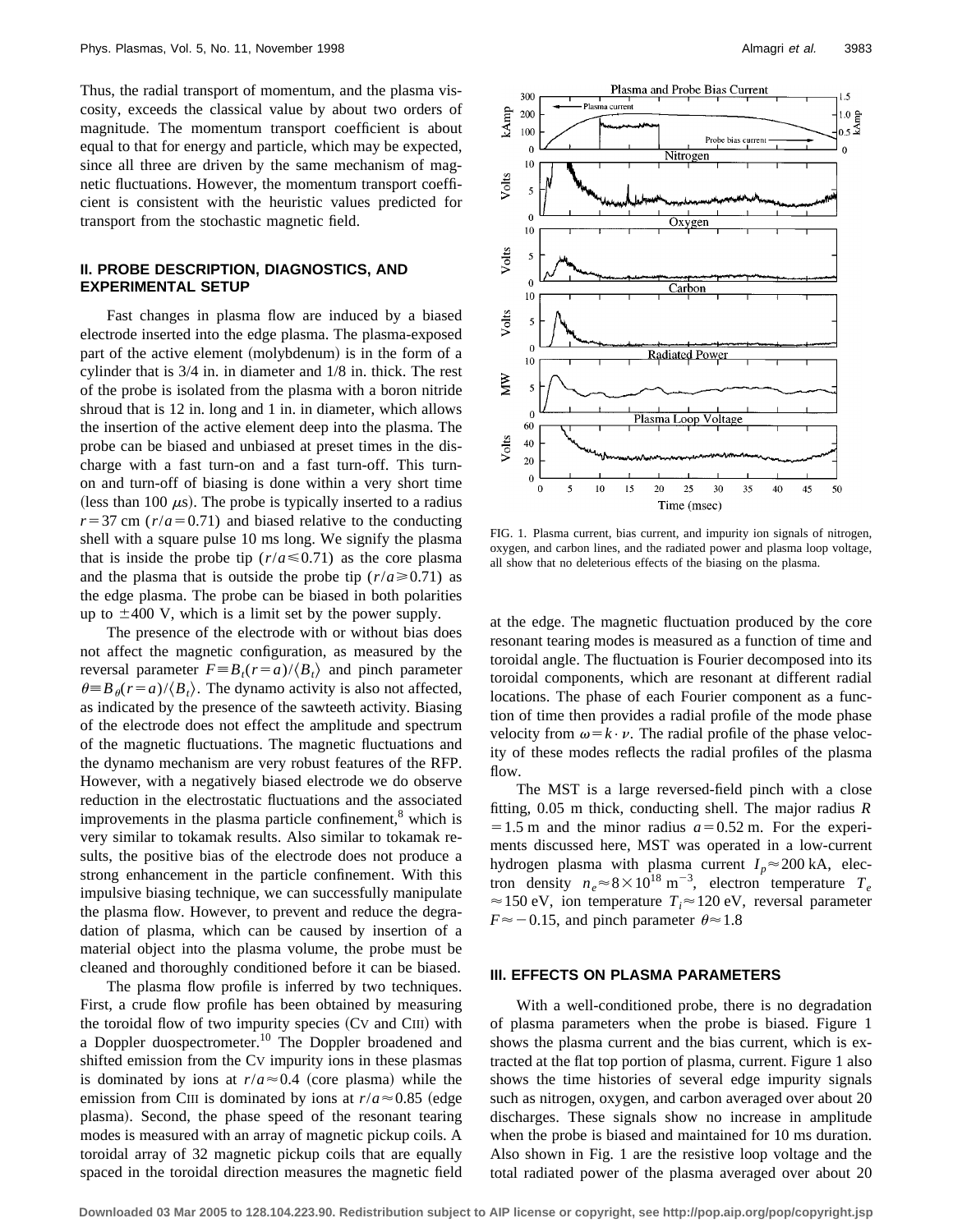

FIG. 2. The bias voltage and the injected current of the bias probe during fast turn-on and fast turn-off.

discharges. These parameters show that the biasing of the probe has no significant effect on the plasma radiation or the plasma resistivity.

#### **IV. PLASMA FLOW AND VISCOUS DAMPING**

During impulsive biasing, the flow of both species of carbon and the phase velocity of the resonant tearing modes respond quickly. As will be shown, the spin-up of the toroidal flow is a measure of the radial transport of toroidal momentum and the slowing-down time of the flow is proportional to the viscous damping.

Figure 2 shows the bias voltage and the extracted current of the probe. After the first 2 ms of bias, the extracted current starts to increase although the bias voltage is decreasing indicating an enhanced radial conductivity of the plasma with bias. Figure 3 shows the time history of the ion  $(Cv)$  toroidal flow in the core with and without plasma biasing. The biasing pulse starts 10 ms into the discharge and lasts for 10 ms, which is chosen to be much longer than the particle or energy confinement time scales  $(\sim 1 \text{ ms})$ . With bias, the plasma



FIG. 3. The toroidal flow, of CV impurity, with and without bias, shows that the core plasma accelerates within 1.5 ms to about double the toroidal flow when the probe is not biased. When the bias is turned off at 20 ms the plasma slows down in about 2.5 ms due to viscous damping.



FIG. 4. The toroidal flow with bias as measured by both the CV impurity flow and the phase velocity of the core resonant  $n=6$  mode.

flow increases from about 15 to about 35 km/s in about 1.5 ms duration. The toroidal flow is maintained at this level for the duration of the biasing pulse. At 20 ms the bias pulse is turned off very fast and the driving term removed, the toroidal flow starts to decay back to the no-bias level in about 2.5 ms due to viscous damping.

The core plasma that extends out to  $r=0.37$  m slows down in about a 2.5 ms period. The kinematic viscosity, inferred from the plasma slowing-down time, defined by  $\nu_{\perp} \sim (\Delta r)^2 / \tau_{\rm sd}$ , where  $\tau_{\rm sd}$  is the measured slowing-down time and  $\Delta r$  is the radial extent of the core region, indicates that the core average viscosity is about 55  $\text{m}^2\text{/s}$ , which is anomalous. This scaling of the viscosity comes from a simplified momentum equation for the toroidal flow, given by

$$
\rho \partial v_{\phi}/\partial t = \rho v_{\perp} \nabla^2 v_{\phi},
$$

where  $v_{\phi}$  is the plasma toroidal flow,  $\rho$  is the mass density, and  $\nu_{\perp}$  is kinematic viscosity.

The expected classical kinematic viscosity for typical discharge parameters is small by two orders of magnitude  $(\nu_{\perp} \sim \rho_i^2/\tau_i \sim 0.6 \text{ m}^2/\text{s})$ , and the classical slowing-down time scale  $(\tau_{sd} \sim (\Delta r)^2/\rho_i^2 \nu_i \approx 250 \text{ ms})$  is very long compared to the measured slowing time scale. The slowing-down time



FIG. 5. The rotating frequency of the tearing modes  $(n=5-12)$  changes as the plasma is biased shown the penetration of the toroidal flow from the edge (location of the biased probe) to the core.

**Downloaded 03 Mar 2005 to 128.104.223.90. Redistribution subject to AIP license or copyright, see http://pop.aip.org/pop/copyright.jsp**